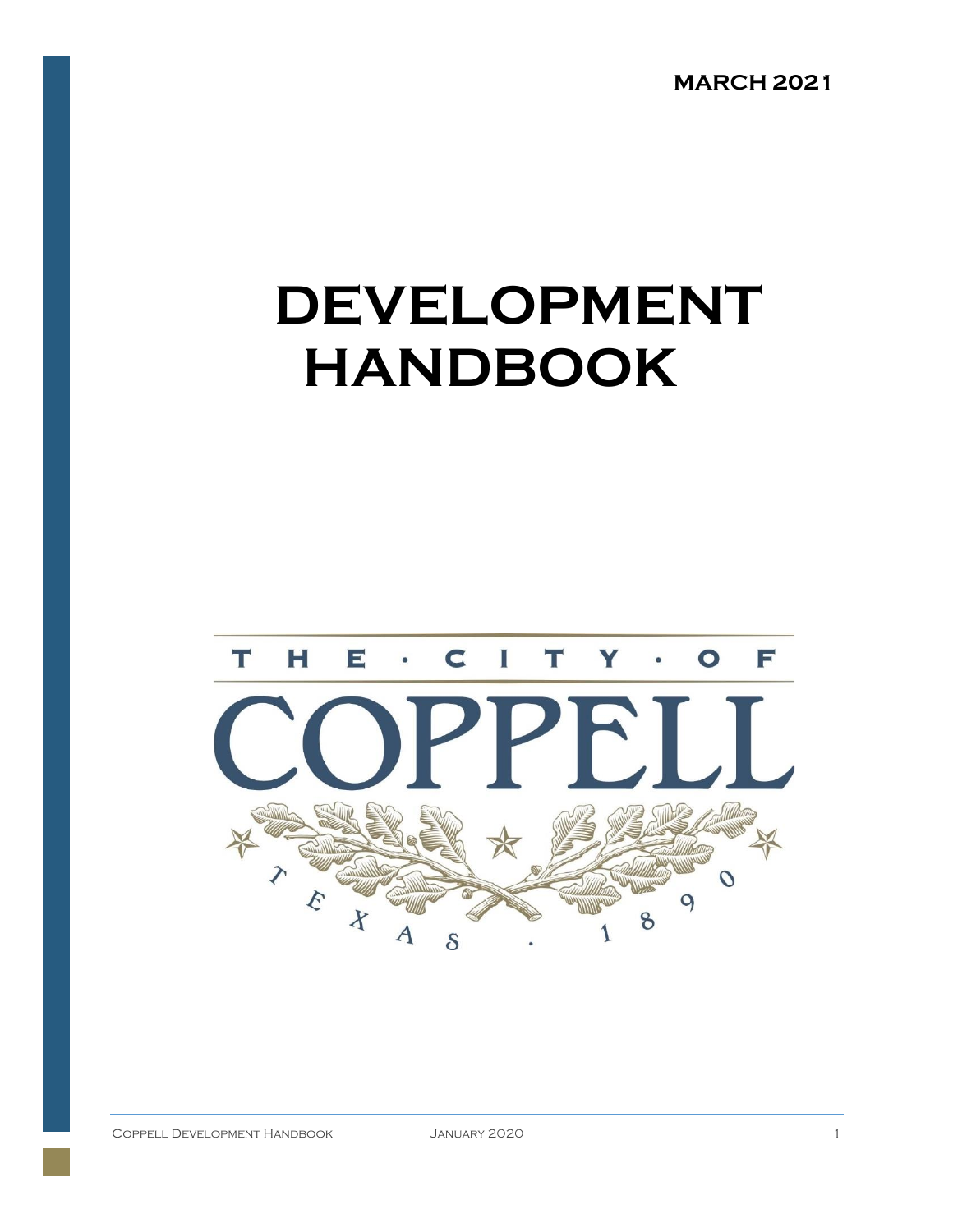*PAGE LEFT INTENTIONALLY BLANK*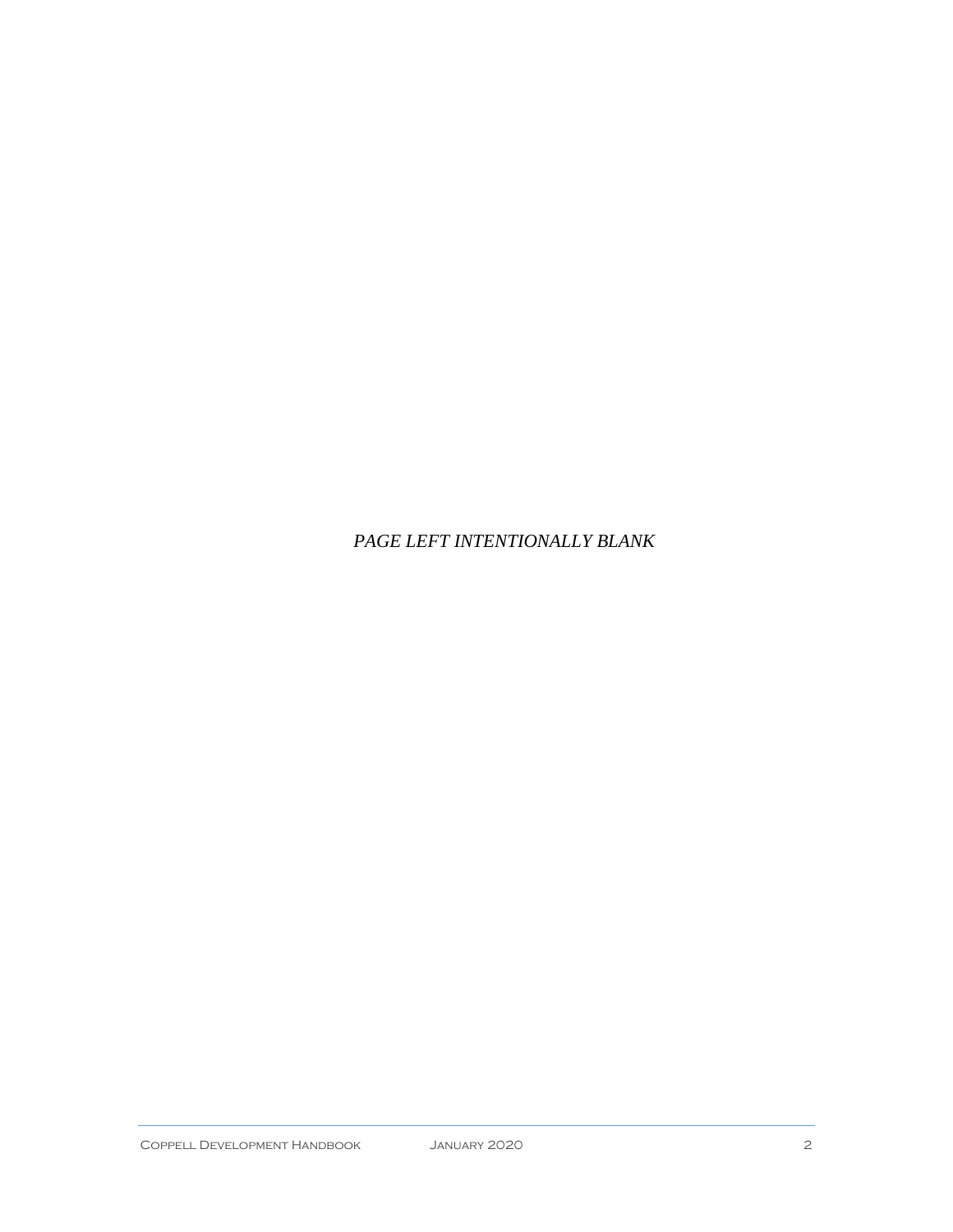## **CONTENTS**

| <b>PLANNING DIVISION </b> | 8. |
|---------------------------|----|
|                           |    |
|                           |    |
|                           |    |
|                           |    |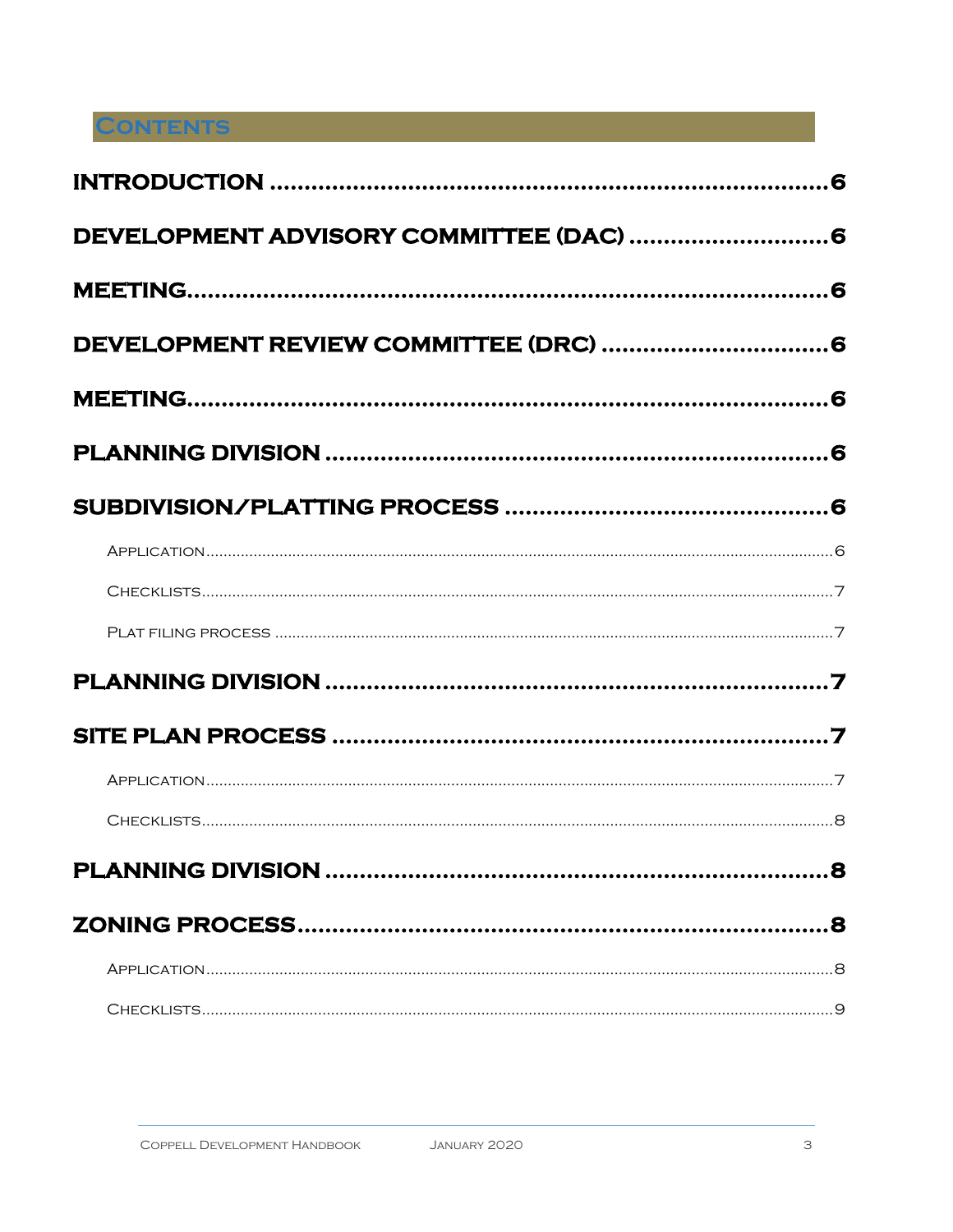| FIRE ALARM |  |
|------------|--|
|            |  |
|            |  |
|            |  |
|            |  |
|            |  |
|            |  |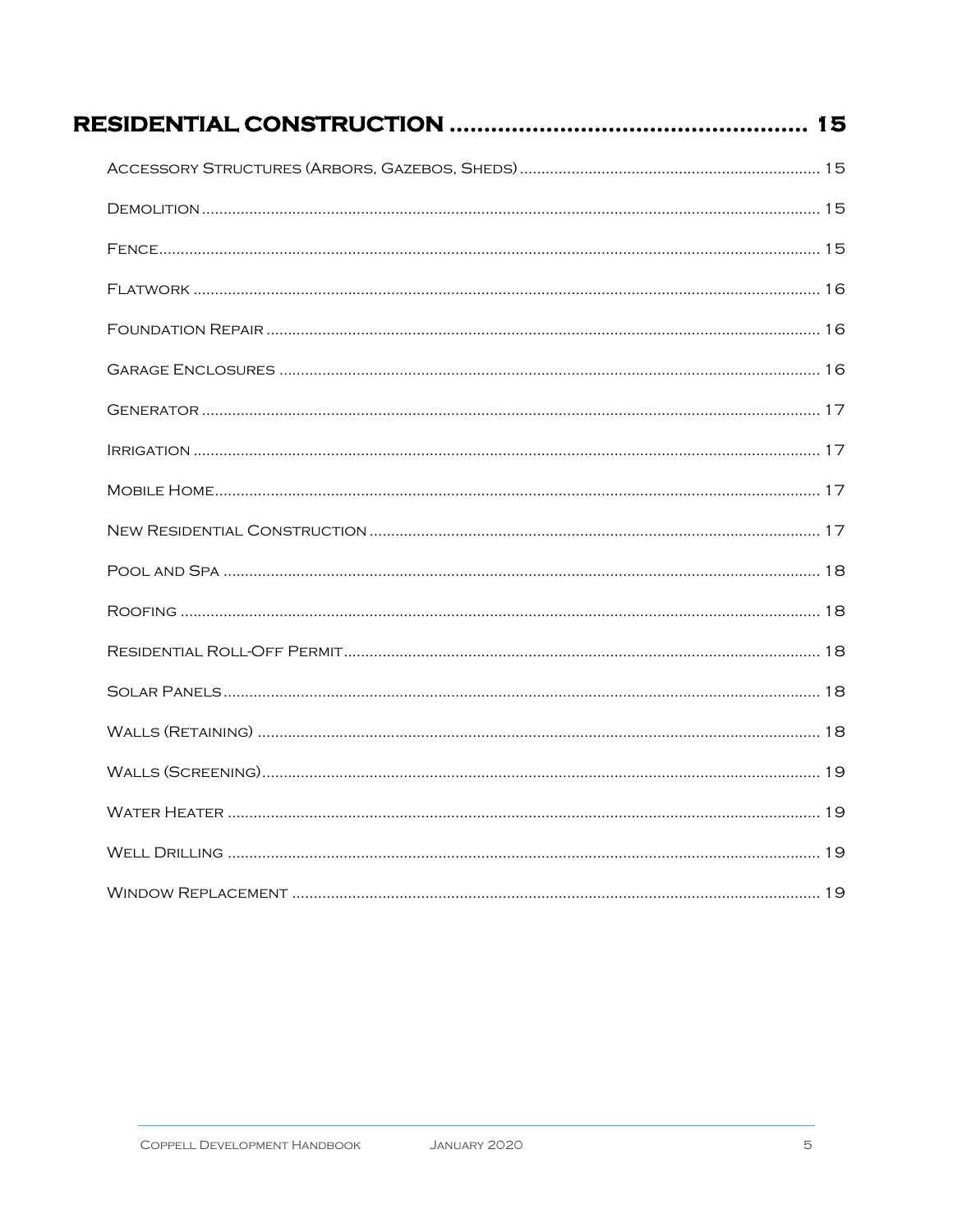#### <span id="page-5-0"></span>**Introduction**

The handbook is intended to provide guidance to the Citizens of Coppell and the Development Community related to the procedures/requirements for the planning and construction of a project. It has links to applications, timelines, meetings, checklists, inspections and describes the development workflow in detail from conceptual planning to issuance of a final Certificate of Occupancy. The handbook serves as a reference. Please call city staff if any questions arise. The responsible division or department is listed in the heading of each of the categories.

# <span id="page-5-2"></span><span id="page-5-1"></span>**Development Advisory Committee (DAC) Meeting**

Each of the departments related to development has a member on the Development Advisory Committee (DAC), which has a standing meeting every Tuesday morning at 9 a.m. providing an opportunity to listen to proposals, answer all your questions and help with the navigation of the city's processes. Please call 972-304-3559 or [email](mailto:devservices@coppelltx.gov) the Development Services Division to schedule a time.

# <span id="page-5-4"></span><span id="page-5-3"></span>**Development Review Committee (DRC) Meeting**

Each of the Planning Divisions processes listed below are required to be reviewed by the City's Development Review Committee prior approval if an administrative review, or prior to formal presentation and/or public hearings at the Planning Commission and City Council. The Development Review Committee holds a monthly meeting to go through the second iteration of plans with the applicant.

# <span id="page-5-6"></span><span id="page-5-5"></span>**Planning Division Subdivision/Platting Process**

## <span id="page-5-7"></span>**Application**

Each lot shall be subdivided/platted as a legal lot of record prior to development. There is one printable [application](https://www.coppelltx.gov/DocumentCenter/View/556/Subdivision-Application-PDF) that serves each type of subdivision.

Also, there is an [ONLINE APPLICATION](https://energovcss.coppelltx.gov/EnerGovProd/SelfService#/home) that is available through the City of Coppell's Citizen Self Service portal. Although the site is fairly intuitive, we have developed some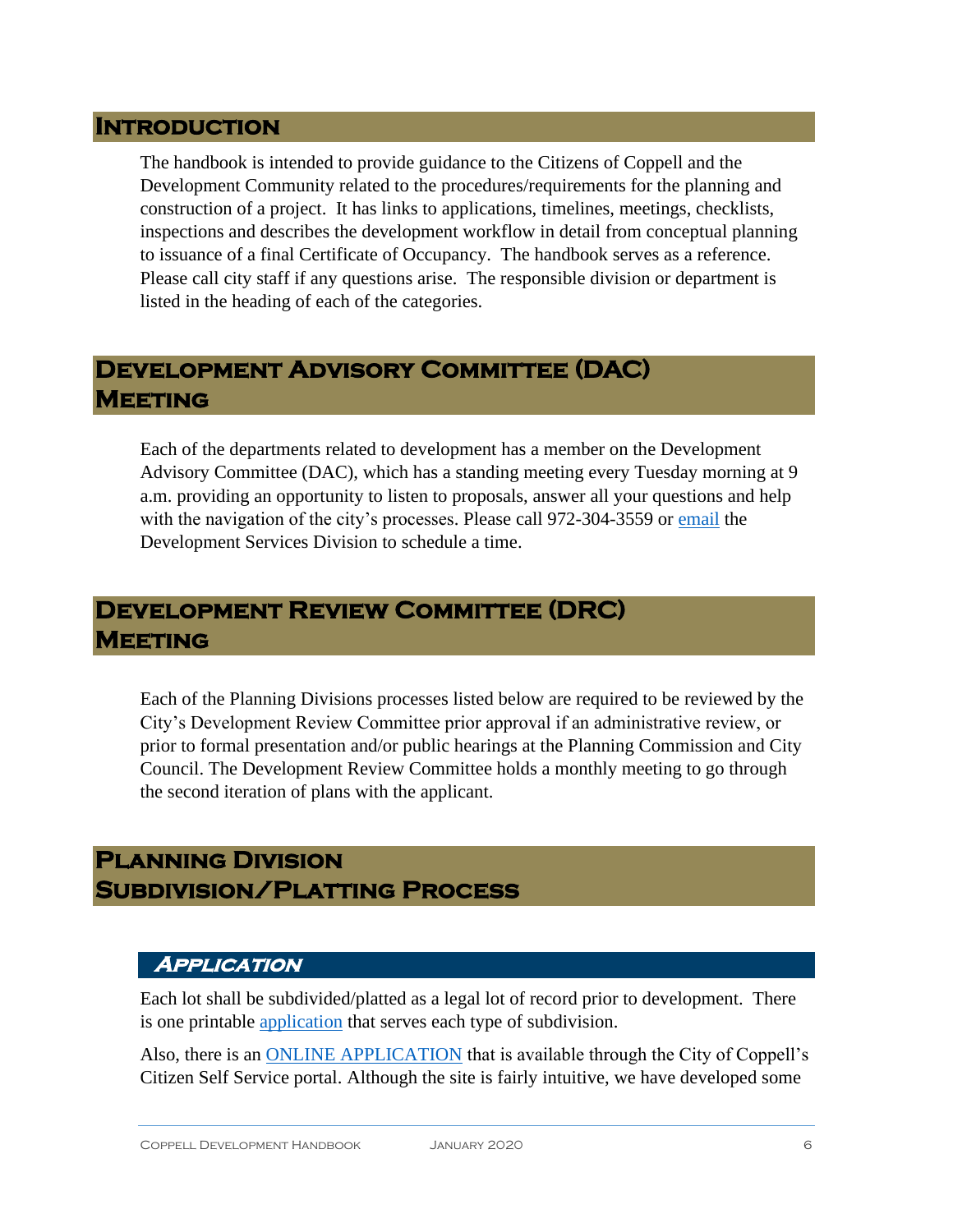[instructional](https://www.coppelltx.gov/228/Citizen-Self-Service-CSS-Brochures-Video) videos to make your development experience easier. Please feel free to call the Planning Division if you have any questions. 972-304-3678.

The fees and processing time for each type of plat are different. Please refer to the brief description below or refer to the [Subdivision Ordinance Definitions Section](https://library.municode.com/tx/coppell/codes/code_of_ordinances?nodeId=CO_CH13SU_ART13-4DE_S13-4-3DE) for a determination as to what type of plat is required. The fees are based on a per lot basis for residential developments, a per acre basis (rounded up to the nearest acre) for nonresidential developments and a per unit basis for multifamily developments. Please refer to the [Filing Fee Schedule](https://www.coppelltx.gov/DocumentCenter/View/549/Filing-Fee-Schedule-PDF) for a list of up-to-date fees.

#### <span id="page-6-0"></span>**Checklists**

Please refer to the following checklists for submittal requirements and information that is required to be included.

- 1. [Preliminary Plat](https://www.coppelltx.gov/DocumentCenter/View/1847/Preliminary-Plat-Checklist) required for any division of more than four lots, or division of any land that requires the extension of municipal facilities (water, sewer, drainage, etc.) to serve the property.
- 2. [Final Plat](https://www.coppelltx.gov/DocumentCenter/View/1840/Final-Plat-Checklist) has been preliminarily platted and is required to be approved by the Planning and Zoning Commission and City Council unless the final plat authority was designated to be the Planning and Zoning Commission during the preliminary platting approval.
- 3. [Replat](https://www.coppelltx.gov/DocumentCenter/View/1848/Replat-Checklist) requires a public hearing at the Planning and Zoning Commission and City Council.
- 4. [Minor Plat](https://www.coppelltx.gov/DocumentCenter/View/1842/Minor-Site-Plan-PD-SUP-Amendment-Administrative-Checklist) eligible for administrative approval. A determination will be made after the Development Review Committee Meeting.
- 5. [Amending Plat](https://www.coppelltx.gov/DocumentCenter/View/1842/Minor-Site-Plan-PD-SUP-Amendment-Administrative-Checklist) eligible for administrative approval. A determination will be made after the Development Review Committee Meeting.

## <span id="page-6-1"></span>**Plat filing process**

Plats shall be filed in the county in which the property resides. The [Plat Filing Process](https://www.coppelltx.gov/DocumentCenter/View/544/Plat-Filing-Process-PDF)  [Instructions](https://www.coppelltx.gov/DocumentCenter/View/544/Plat-Filing-Process-PDF) provides a list of instructions particular to each county. Please note if Civil Plans are required then minor revisions to the plat may be necessitated by Engineering review. Therefore, please wait to prepare the plat for filing with the County (i.e. obtaining owners', surveyors', and utility verification signatures) until after the first engineering review as easements, dedications and other items could be altered.

# <span id="page-6-3"></span><span id="page-6-2"></span>**Planning Division Site Plan Process**

## <span id="page-6-4"></span>**Application**

There are two printable applications as follows: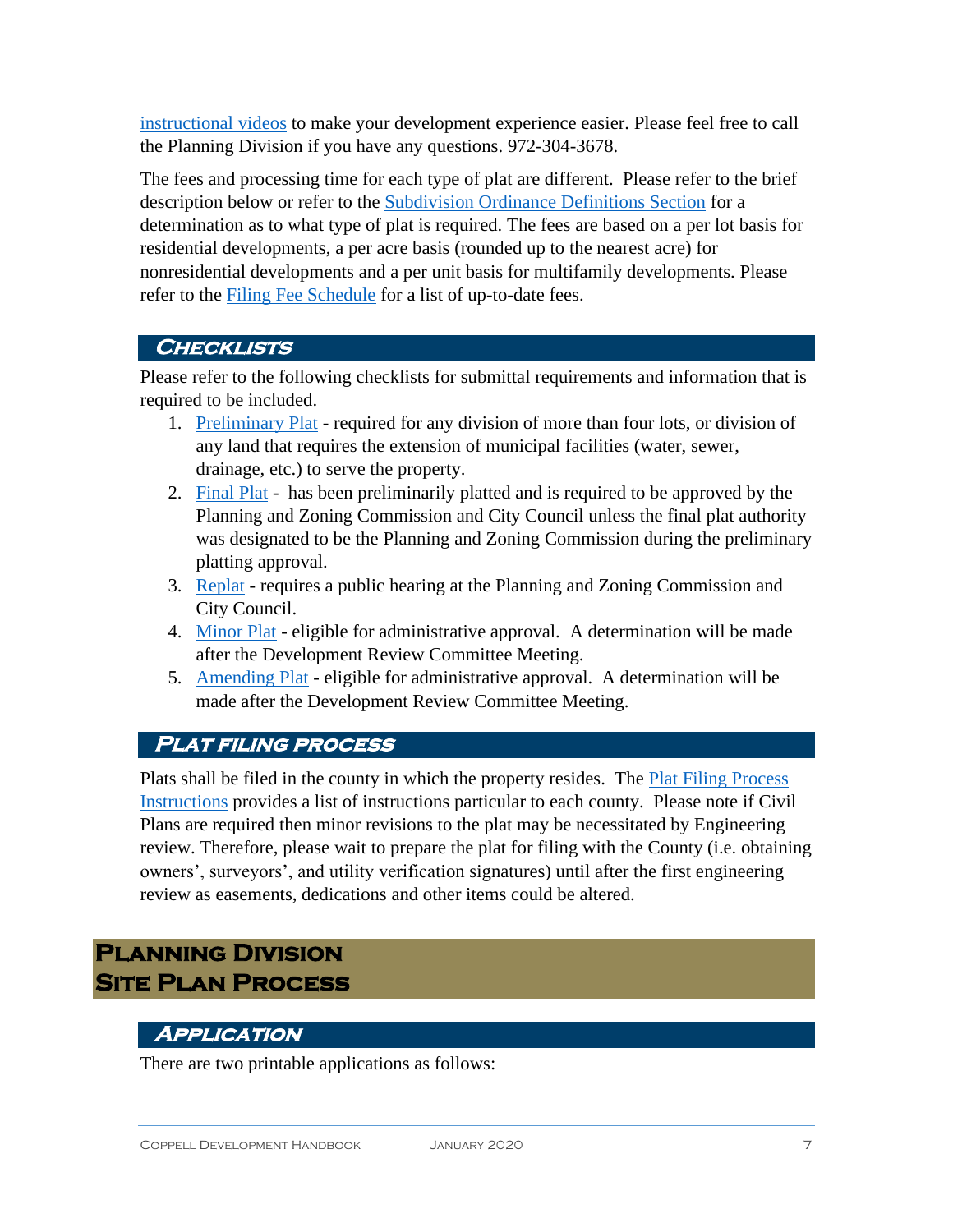- 1. [Site Plan Application](https://www.coppelltx.gov/DocumentCenter/View/540/Site-Plan-Application-PDF) Prior to the construction of non-residential or multi-family developments, a site plan must be approved. This package contains a Site Plan, Landscape Plan, Tree Survey and Elevations of the proposed building.
- 2. [Minor Site Plan Amendment Application](https://www.coppelltx.gov/DocumentCenter/View/566/Minor-Site-Plan-Amendment-Application-PDF) A minor change to the approved Site Plan may be eligible for administrative review and approval.

Also, there is an [ONLINE APPLICATION](https://energovcss.coppelltx.gov/EnerGovProd/SelfService#/home) that is available through the City of Coppell's Citizen Self Service portal. Although the site is fairly intuitive, we have developed some [instructional](http://www.coppelltx.gov/css-videos) videos to make your development experience easier. Please feel free to call the Planning Division if you have any questions. 972-304-3678.

Each application whether printed or online should be submitted on the designated dates found in the [Detail Calendar.](https://www.coppelltx.gov/DocumentCenter/View/1736/2021-Plats-and-Site-Plans-)

Please refer to the [Filing Fee Schedule](https://www.coppelltx.gov/DocumentCenter/View/549/Filing-Fee-Schedule-PDF) for a current list of up-to-date fees associated with the applications.

#### <span id="page-7-0"></span>**Checklists**

Please refer to the following checklists for submittal requirements and information that is required to be included.

- 1. [Site Plan Checklist](https://www.coppelltx.gov/DocumentCenter/View/1839/Site-Plan-Checklist) A standard Site Plan must be reviewed by the Development Review Committee (DRC) and approved by the Planning & Zoning Commission.
- 2. [Minor Site Plan Amendment](https://www.coppelltx.gov/DocumentCenter/View/1842/Minor-Site-Plan-PD-SUP-Amendment-Administrative-Checklist) Minor Site Plan Amendments may be eligible for administrative review and approval.

# <span id="page-7-2"></span><span id="page-7-1"></span>**Planning Division Zoning Process**

## <span id="page-7-3"></span>**Application**

There is one printable **[Application](https://www.coppelltx.gov/DocumentCenter/View/555/Zoning-Application-PDF)** for each zoning action (Includes rezonings, PDs and SUPs).

Also, there is an [ONLINE APPLICATION](https://energovcss.coppelltx.gov/EnerGovProd/SelfService#/home) that is available through the City of Coppell's Citizen Self Service portal. Although the site is fairly intuitive, we have developed some [instructional](http://www.coppelltx.gov/css-videos) videos to make your development experience easier. Please feel free to call the Planning Division if you have any questions. 972-304-3678.

Each application whether printed or online should be submitted on the designated dates found in the [Detail Calendar.](https://www.coppelltx.gov/DocumentCenter/View/1735/2021-Zoning-Detail-Submission-Calendar?bidId=)

Please refer to the [Filing Fee Schedule](https://www.coppelltx.gov/DocumentCenter/View/549/Filing-Fee-Schedule-PDF) for a current list of up-to-date fees associated with the applications.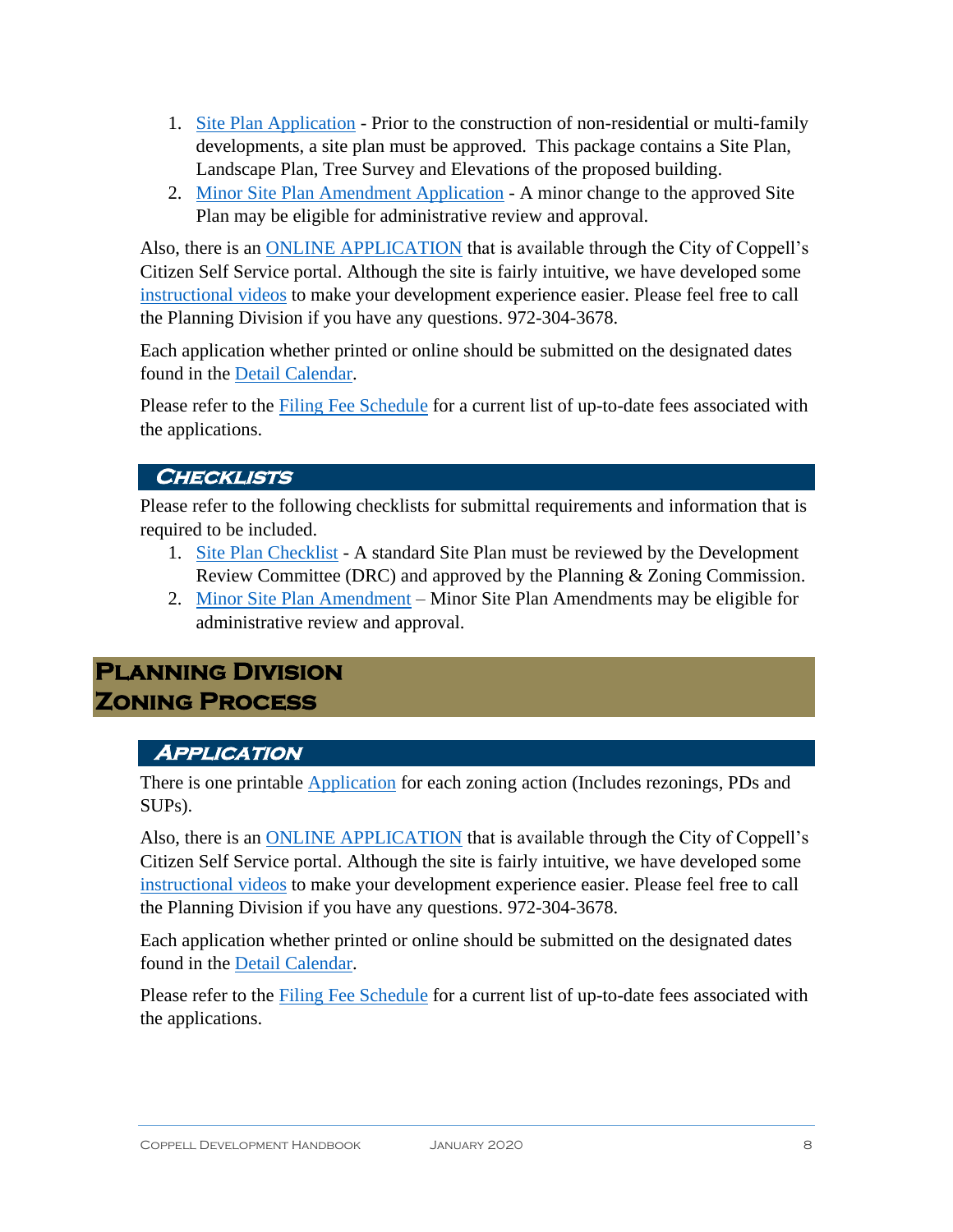#### <span id="page-8-0"></span>**Checklists**

Please refer to the following checklists for submittal requirements and information that is required to be included.

- 1. Rezoning [\(Straight Zoning\)](https://www.coppelltx.gov/DocumentCenter/View/1849/Rezoning-Checklist-straight-zoning) Straight zoning does not require to vary from any of the base zoning requirements. The requested change in zoning will be analyzed with the Comprehensive Plan adopted by the city. This will require a Public Hearing at the Planning & Zoning Commission and City Council.
- 2. [PD \(Conceptual PD\)](https://www.coppelltx.gov/DocumentCenter/View/1844/PD-Checklist-Concept-PD) This will require a Public Hearing at the Planning  $\&$ Zoning Commission and City Council.
- 3. [PD \(Detail PD in Conformance with Concept Plan\)](https://www.coppelltx.gov/DocumentCenter/View/1845/PD-Checklist-In-Conformance-with-Concept-PD) A Detail PD that is in compliance with the Concept Plan is eligible for administrative approval.
- 4. [PD \(New Detail PD or Not in Conformance with Concept Plan\)](https://www.coppelltx.gov/DocumentCenter/View/1846/PD-Checklist-New-or-Not-in-Conformance-with-Concept-PD) This will require a Public Hearing at the Planning & Zoning Commission and City Council.
- 5. [Special Use Permit \(SUP\) Rezoning](https://www.coppelltx.gov/DocumentCenter/View/1850/Rezoning-Checklist-SUP) This will require a Public Hearing at the Planning & Zoning Commission and City Council.

## <span id="page-8-1"></span>**ENGINEERING DIVISION**

As a member of the Development Review Committee, Engineering staff will review development plans for major issues concerning right-of-way, easements, traffic, utilities, floodplain encroachment and other project‐specific issues during the Planning Process. The DRC review is not a full civil engineering review.

## <span id="page-8-2"></span>**Grading Plans and Permits**

After Site Plan & Final Plat Approval by the Planning Commission, staff will consider approval of an early grading request:

- 1. Submit grading plans for review including cover sheet, grading plan, and erosion control sheets with [Construction Development Permit](https://www.coppelltx.gov/DocumentCenter/View/792/Construction-Development-Permit-Application-PDF) application (attach contract).
- 2. If approved, pay the grading inspection fee of 3% of grading contract.
- 3. Provide copy of NOI and TPDES General Permit (if required).
- 4. Submit "Hold Harmless" letter for any adjustments required during plan review or by Council action.
- 5. A pre-construction conference onsite with inspector is required prior to commencing with dirt work.

# <span id="page-8-3"></span>**Civil Plan Review & Impact Fees**

After Site Plan & Final Plat Approval by the City Council, staff will begin a thorough review of the Civil Plans:

1. Allow 2‐3 weeks for each plan review and expect two or more iterations.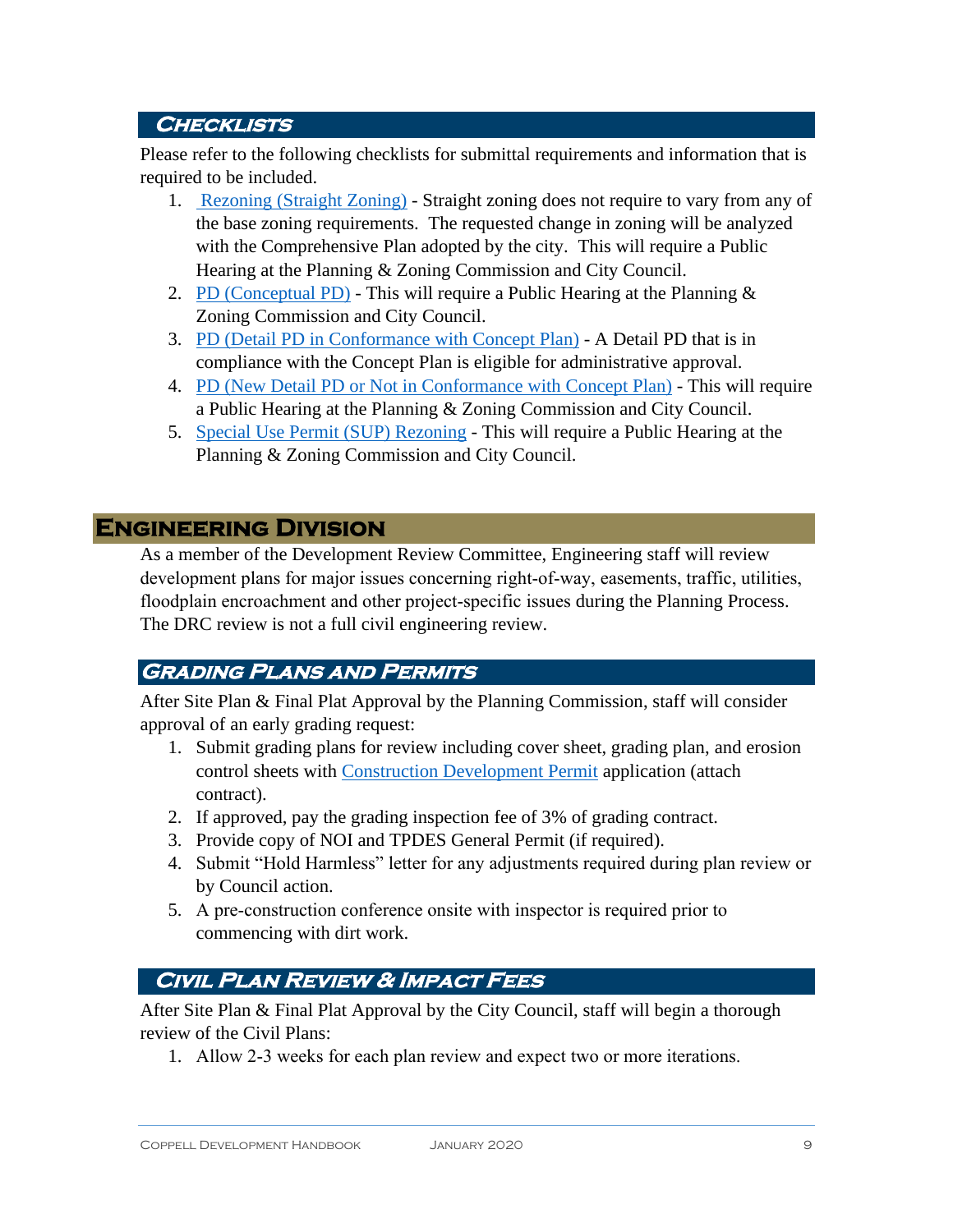- 2. We ask that you schedule any necessary meetings with Engineering staff to resolve major issues.
- 3. The Impact fees are assessed by Engineering staff and submitted in writing to the Project Engineer.
- 4. The PLAT will not be processed for signatures until Roadway and Park impact fees (if applicable) are paid to the Engineering Administrative Technician.
- 5. The Water and Sewer impact fees are paid at the time of Building Permit issuance and will be collected by the Building Inspections Administrative Technician
- 6. The civil plans will not be approved before payment of roadway and park impact Fees (if applicable) and payment of inspection fees calculated at 3% of contract cost of private work and 4% of work in public right‐of‐way or easements.
- 7. The [Construction Development](https://www.coppelltx.gov/DocumentCenter/View/792/Construction-Development-Permit-Application-PDF) permit is online with a guide to calculating the correct inspection fees on page 3.
- 8. After the plans are approved they are stamped and signed by Engineering staff, a mandatory pre‐construction conference is scheduled by the inspector.

## <span id="page-9-0"></span>**Right-of-way Permits**

Right-of-Way Permits are needed when performing any work in the City's rights-of-way. The [Right-of-Way Use Permit Application](https://www.coppelltx.gov/DocumentCenter/View/793/Right-of-Way-Use-Permit-PDF) includes a utility relocation checklist for work within the City of Coppell right-of-way or easements. A Completion Verification Notice is included on Page 4.

Please contact City of Coppell Public Works Division at 972-462-5150 to schedule an inspection with Utility & Streets personnel to verify that your project has been completed to City of Coppell specifications. Failure to schedule verification inspection may delay future projects.

## <span id="page-9-1"></span>**Dry Bore/Street Cut/ Saw Cut Permits**

The [Dry Bore/Street Cut/Saw Cut](https://www.coppelltx.gov/DocumentCenter/View/794/Dry-Bore---Street-Cut---Saw-Cut-Permit-PDF) Permit Application includes a utility relocation checklist for work within the City of Coppell right-of-way or easements. A Completion Verification Notice is included on Page 4.

Please contact City of Coppell Public Works Division at 972-462-5150 to schedule an inspection with Utility & Streets personnel to verify that your project has been completed to City of Coppell specifications. Failure to schedule verification inspection may delay future projects.

## <span id="page-9-2"></span>**Building Permitting & Inspections**

The Building Inspections Department requires building permits for all commercial or residential construction or demolitions in the City of Coppell. Please fill out the Permit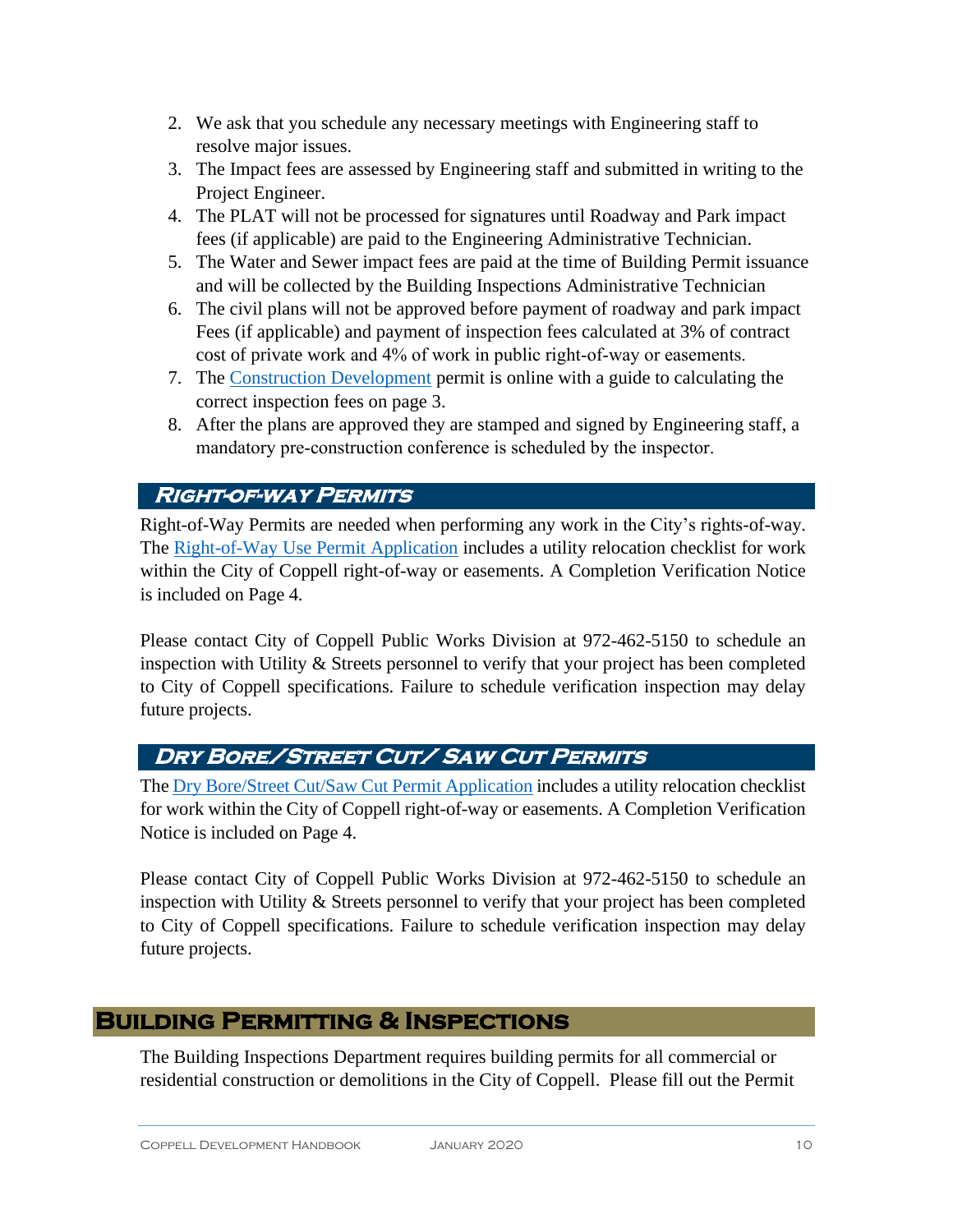Application and refer to the section below that relates to the type of permit.

## <span id="page-10-0"></span>**Online Application/**

## <span id="page-10-1"></span>**Electronic submittal requirements**

Also, there is an [ONLINE APPLICATION](https://energovcss.coppelltx.gov/EnerGovProd/SelfService#/home) that is available through the City of Coppell's Citizen Self Service portal. Although the site is fairly intuitive, we have developed some [instructional](https://www.coppelltx.gov/228/Citizen-Self-Service-CSS-Brochures-Video) videos to make your development experience easier. The videos will show you how: to register as a first-time user of CSS, apply for a permit, pay an invoice and to use the help and map tools. Please feel free to call the Building Inspections Division if you have any questions. 972-304-3500.

Files uploaded to this site should be as follows:

- 1. Single PDF file preferred, but files for individual trades/disciplines are acceptable.
- 2. (Civil, Architectural, Landscape, Mechanical, Electrical Plumbing MEPs may be combined as one file – kitchen equipment for food service establishments)
- 3. Files must not be digitally locked.
- 4. File names should be as short as possible while identifying the project, and trade/discipline, if appropriate.
- 5. PDFs must be flattened vector files, contain a graphic scale and be rotated so that the pages read upright.
- 6. No scanned (raster) files will be accepted, except for supporting documents, such as cut sheets, etc.
- 7. Note: Files should only be saved in black and white. The exception will be elevation and renderings.
- 8. Title page or 1st drawing must include a Drawing list and Code Analysis
- 9. Page labels must be Drawing Numbers that match the Drawing List, not just a number sequence.
- 10. Sheet title block sizes shall remain consistent on each page of the plan set including subdisciplines.
- 11. Drawings must be in order listed in Drawing List
- 12. Creation and verification of hyperlinks from drawing list is preferred.
- 13. Content must comply with IBC 2015 Section 107.2.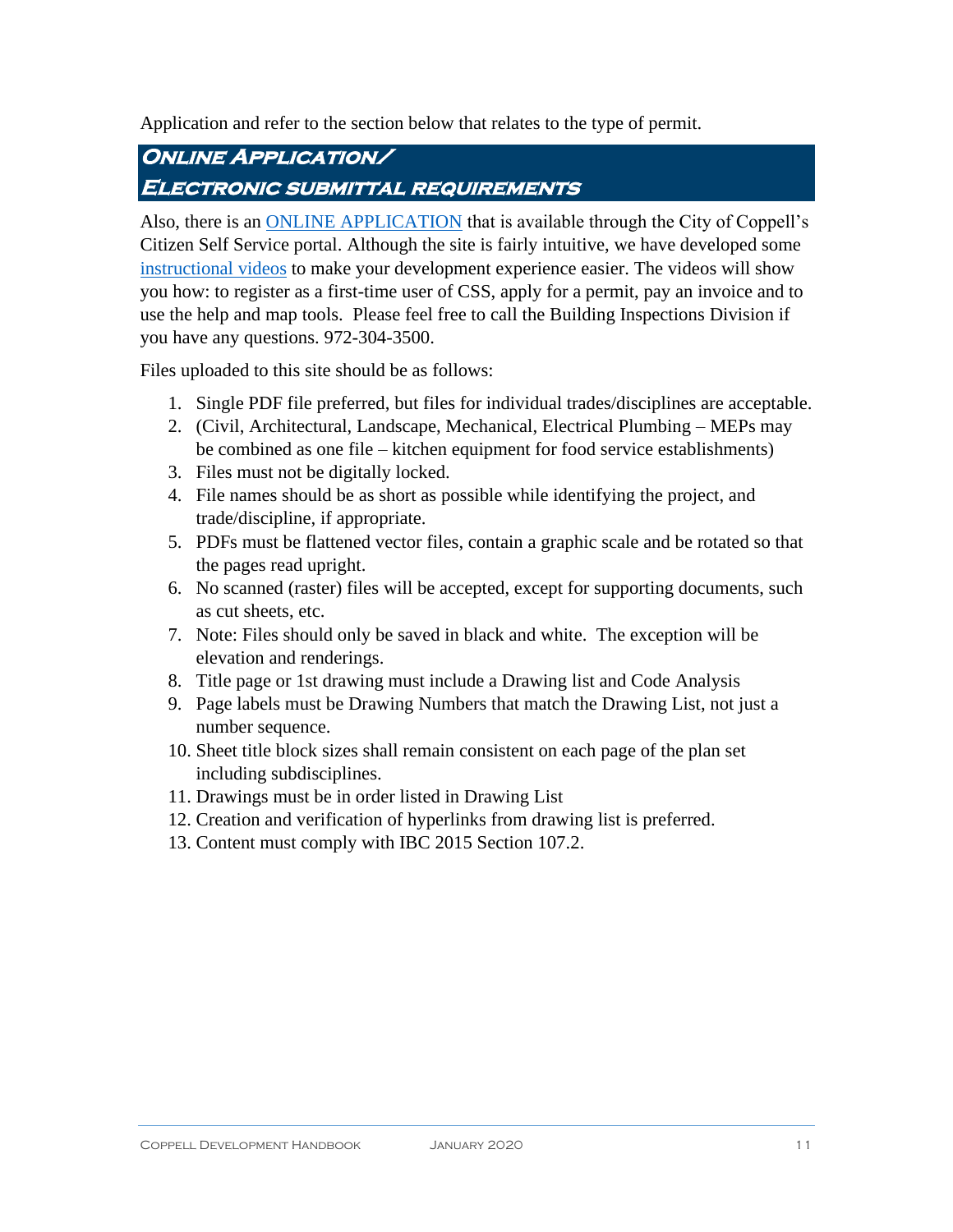# <span id="page-11-0"></span>**Contractor Registration**

All contractors need to be registered with the City of Coppell prior to pulling a permit. Please complete the [Contractor Registration Form](https://www.coppelltx.gov/DocumentCenter/View/317/Contractor-Registration-Form-PDF) and bring it in person to register. This is valid for one year. If you are looking to renew your registration then this can be done [online.](https://energovprodweb.coppelltx.gov/EnerGov_Prod/SelfService#/home)

| <b>Registration Class</b>    | Fee      | <b>Special Requirements</b>                                                                                                                                                                                                                                           | Expiration                                                                                                                                |
|------------------------------|----------|-----------------------------------------------------------------------------------------------------------------------------------------------------------------------------------------------------------------------------------------------------------------------|-------------------------------------------------------------------------------------------------------------------------------------------|
| General<br>Contractor        | \$100.00 | Proof of \$1 million liability<br>insurance and Contractor's driver's<br>license must be provided.                                                                                                                                                                    | One full year from date<br>of registration.                                                                                               |
| Electrician                  | N/A      | Proof of \$1 million liability<br>insurance. Master electricians must<br>have a state license and a state<br>contractor license when registering<br>with the city. If a state license has<br>not been acquired by the electrician,<br>registration will not be valid. | When current state<br>license expires, the<br>license must first be<br>renewed and then<br>contractor must re-<br>register with the city. |
| Mechanical and<br>Irrigation | \$75.00  | Proof of \$1 million liability<br>insurance. Mechanical and irrigation<br>contractors must have a state license<br>when registering with the city. If a<br>state license has not been acquired<br>by the mechanical or irrigator,<br>registration will not be valid.  | When current state<br>license expires, the<br>license must first be<br>renewed and then<br>contractor must re-<br>register with the city. |
| Plumbing                     | N/A      | Proof of \$1 million liability<br>insurance. Plumbing contractors<br>must have a state license when<br>registering with the city. If a state<br>license has not been acquired by the<br>plumber, registration will not be<br>valid.                                   | When current state<br>license expires, the<br>license must first be<br>renewed and then<br>contractor must re-<br>register with the city. |

## <span id="page-11-1"></span>**Commercial Construction**

Any site that is not a single family, duplex or townhouse residential site is considered commercial construction. Below are the various commercial permit types and their requirements.

## <span id="page-11-2"></span>**Access Control (Electronic Locks & Key Pads)**

Any time a system is installed where doors are electronic controlled from either the ingress or egress side the installation shall conform to the 2015 IBC/IFC. The permitting requirements include:

- 1. [Application](https://www.coppelltx.gov/DocumentCenter/View/1367/Access-Control-PDF)
- 2. 1 set of plans and specifications,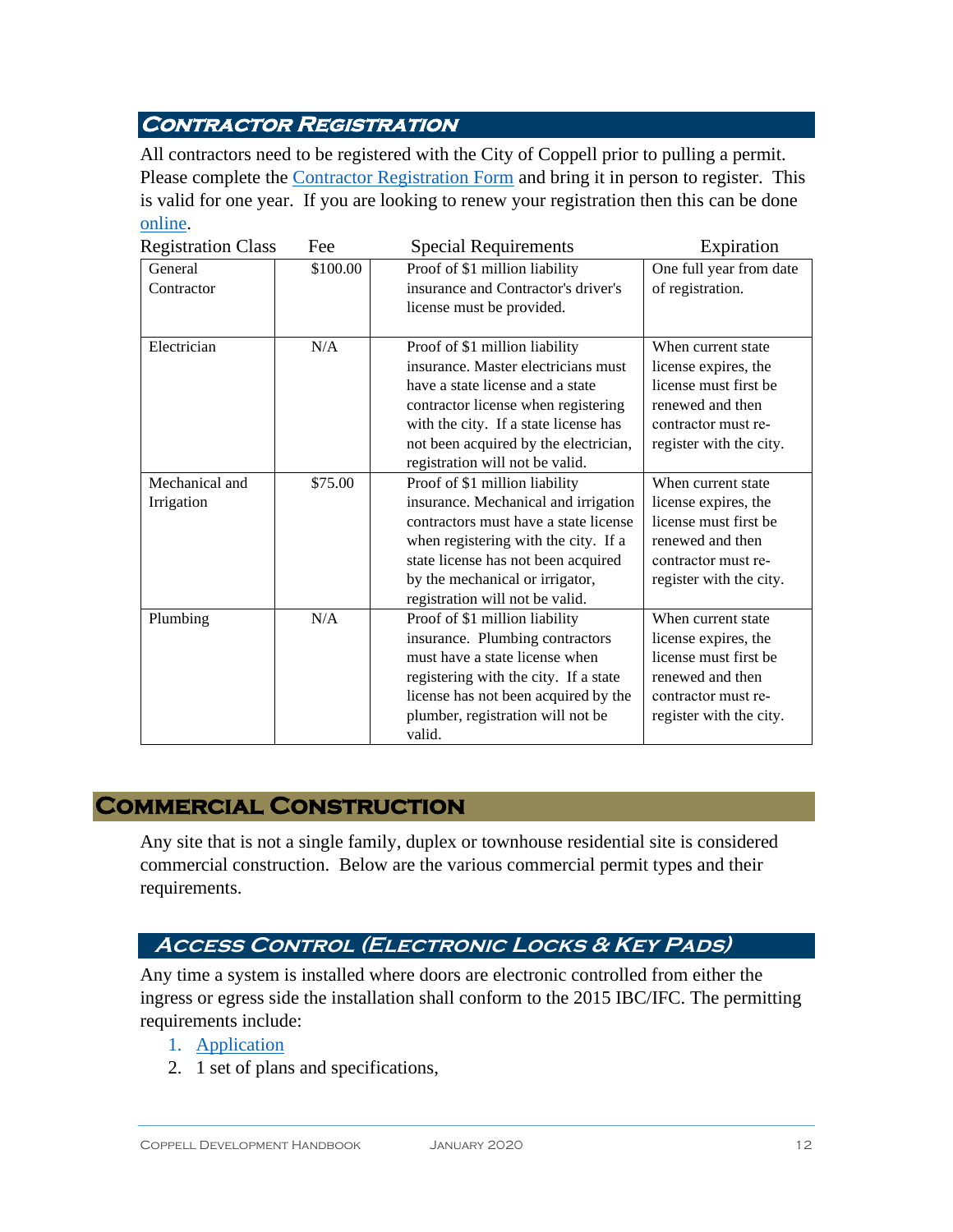## **Accessory Structures (Arbors, Gazebos, Sheds)**

An accessory structure is a storage building, garage, carport, arbor, gazebo, patio cover, etc. (attached or detached). The permitting and submittal requirements can be found at: [Accessory-Building-Permit-Requirements](https://www.coppelltx.gov/DocumentCenter/View/1720/Accessory-Building-Permit-Requirements)

Please note that all general contractors and subcontractors must be registered with the City. Please complete the [Contractor Registration Form](https://www.coppelltx.gov/DocumentCenter/View/317/Contractor-Registration-Form-PDF) and bring it in person to register. This is valid for one year. If you are looking to renew your registration then this can be done [online.](https://energovcss.coppelltx.gov/EnerGovProd/SelfService#/home)

# <span id="page-12-0"></span>**Cell Tower or Antenna**

## <span id="page-12-1"></span>**Commercial Construction (New Buildings & Interior Finish-outs)**

- 1. [Online](https://energovcss.coppelltx.gov/EnerGovProd/SelfService#/home)
- 2. Commercial Construction Requirements- Contact 972-304-3500 and speak to a Permit Technician
- 3. 1 set of material specifications.
- 4. [Commercial Final Inspection Requirements](https://www.coppelltx.gov/DocumentCenter/View/1712/Commercial-Final-Inspection-Requirements)

## <span id="page-12-2"></span>**Construction Trailer**

- 1. [Online](https://energovcss.coppelltx.gov/EnerGovProd/SelfService#/home)
- **2.** A Site Plan in accordance with the [Construction Trailer Requirements](https://www.coppelltx.gov/DocumentCenter/View/1712/Commercial-Final-Inspection-Requirements)

#### <span id="page-12-3"></span>**Demolition**

- 1. [Online](https://energovcss.coppelltx.gov/EnerGovProd/SelfService#/home)
- 2. [Demolition Permit Requirements](https://www.coppelltx.gov/DocumentCenter/View/1549/Demolition-Permit-Requirements-PDF)
- 3. Contact all utility companies for proper removal and termination.
- 4. Lot must be properly graded for drainage.
- 5. If any tree removal is required, please contact the Parks Department at 972-462- 5100.

#### <span id="page-12-4"></span>**Fire Alarm**

A [Fire Alarm Permit](https://www.coppelltx.gov/DocumentCenter/View/1368/Fire-alarm-PDF) is required any time a new system is added, an alarm initiating device/circuit is added or when a signaling device/circuit is removed. Installation shall conform to 2015 IFC. The permitting requirements include:

- 1. [Online](https://energovcss.coppelltx.gov/EnerGovProd/SelfService#/home)
- 2. 1 set of wire/voltage calculations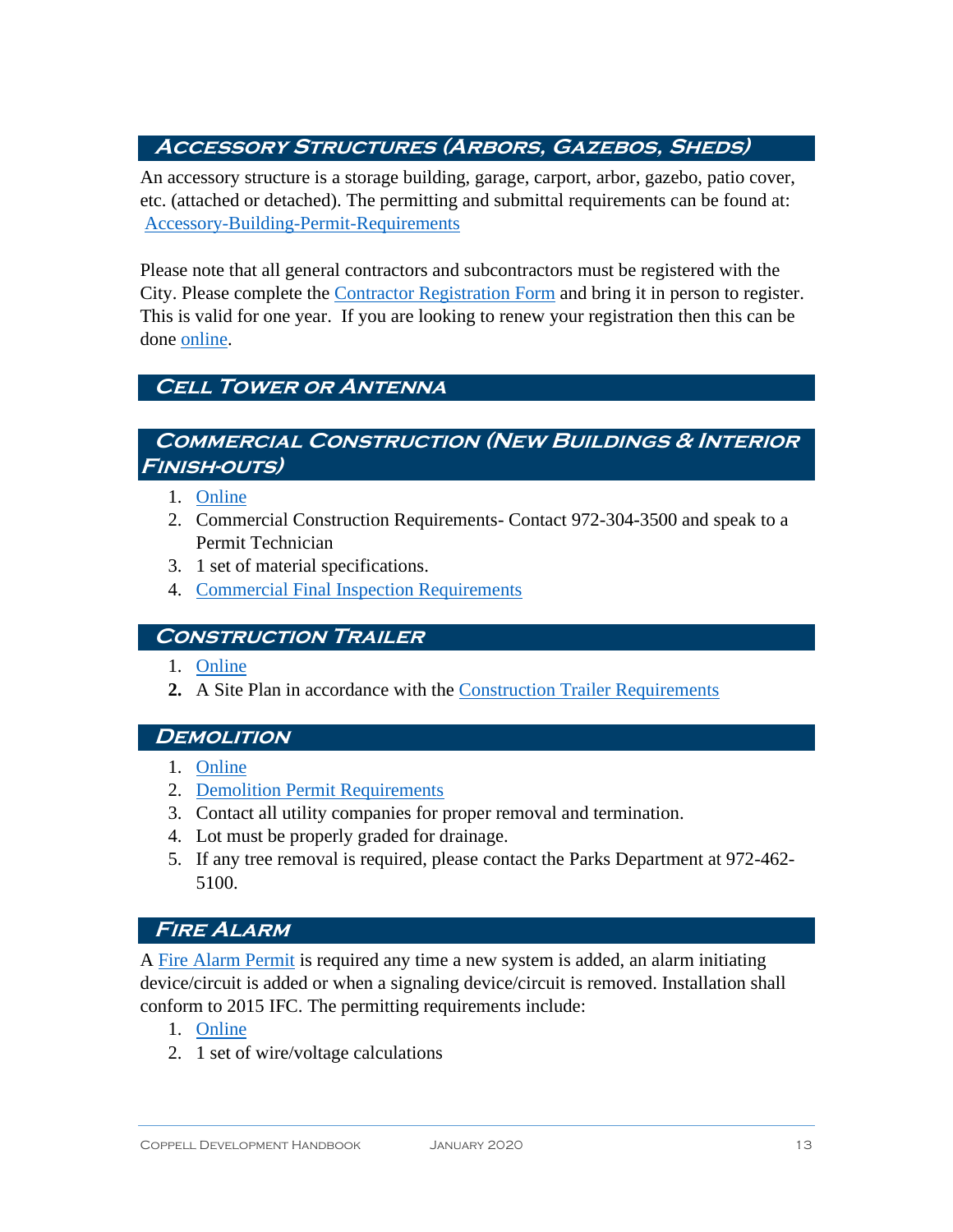## <span id="page-13-0"></span>**Fire Sprinkler**

A [Fire Sprinkler Permit](Fire%20Sprinkler%20(PDF)) is required any time 10 or more fire sprinkler heads are added/altered a permit is required to be pulled by the fire sprinkler company conducting the work. Installation shall conform to the 2015 International Fire Code. The permitting requirements include:

- 1. [Online](https://energovcss.coppelltx.gov/EnerGovProd/SelfService#/home)
- 2. Hydraulic calculations

## <span id="page-13-1"></span>**Hood Fire Suppression**

Any time a new [Fire Suppression](https://www.coppelltx.gov/DocumentCenter/View/1370/Fire-suppression-permit-PDF) system is installed or if significant alterations are made causing

additional suppression materials/bottles. Installation shall conform to 2015 IFC and current NFPA standards.

The permitting requirements include:

- 1. [Online](https://energovcss.coppelltx.gov/EnerGovProd/SelfService#/home)
- 2. Material specifications.

## <span id="page-13-2"></span>**Pools (Commercial)**

Any time a new system is installed or if significant alterations are made causing additional suppression materials/bottles. Installation shall conform to 2015 IFC and current NFPA standards.

The permitting requirements include:

- 1. [Online](https://energovcss.coppelltx.gov/EnerGovProd/SelfService#/home)
- 2. 1 set of plans. (plumbing and electrical included)

## <span id="page-13-3"></span>**Racking, Material Handling Equipment**

Any racking proposed to be installed needs a permit. Please refer to the Racking Permit [Requirements](https://www.coppelltx.gov/DocumentCenter/View/1560/Racking-Permit-Requirements-PDF) for items to be included on the plans. The permitting requirements include:

- 1. [Online](https://energovcss.coppelltx.gov/EnerGovProd/SelfService#/home)
- 2. 1 set of plans.

#### <span id="page-13-4"></span>**Restaurant Construction**

- 1. [Food Establishment Permit Application](https://www.coppelltx.gov/DocumentCenter/View/471/Food-Establishment-Permit-Application-PDF) (Printable) OR [Online](https://energovcss.coppelltx.gov/EnerGovProd/SelfService#/home)
- 2. [Plan Review Application](https://www.coppelltx.gov/DocumentCenter/View/470/Food-Establishment-Plan-Review-Application-PDF) (Fillable)
- 3. 1 set of plans in accordance with the [Construction Standards.](https://www.coppelltx.gov/DocumentCenter/View/473/Construction-Standards-for-Food-Service-Facilities-PDF)

#### <span id="page-13-5"></span>**Signage**

Any signage proposed to be installed needs a permit. Please refer to the Sign Permit [Requirements](https://www.coppelltx.gov/DocumentCenter/View/1563/Signage-Building-Permit-Requirements-PDF) for items to be included on the plans. The permitting requirements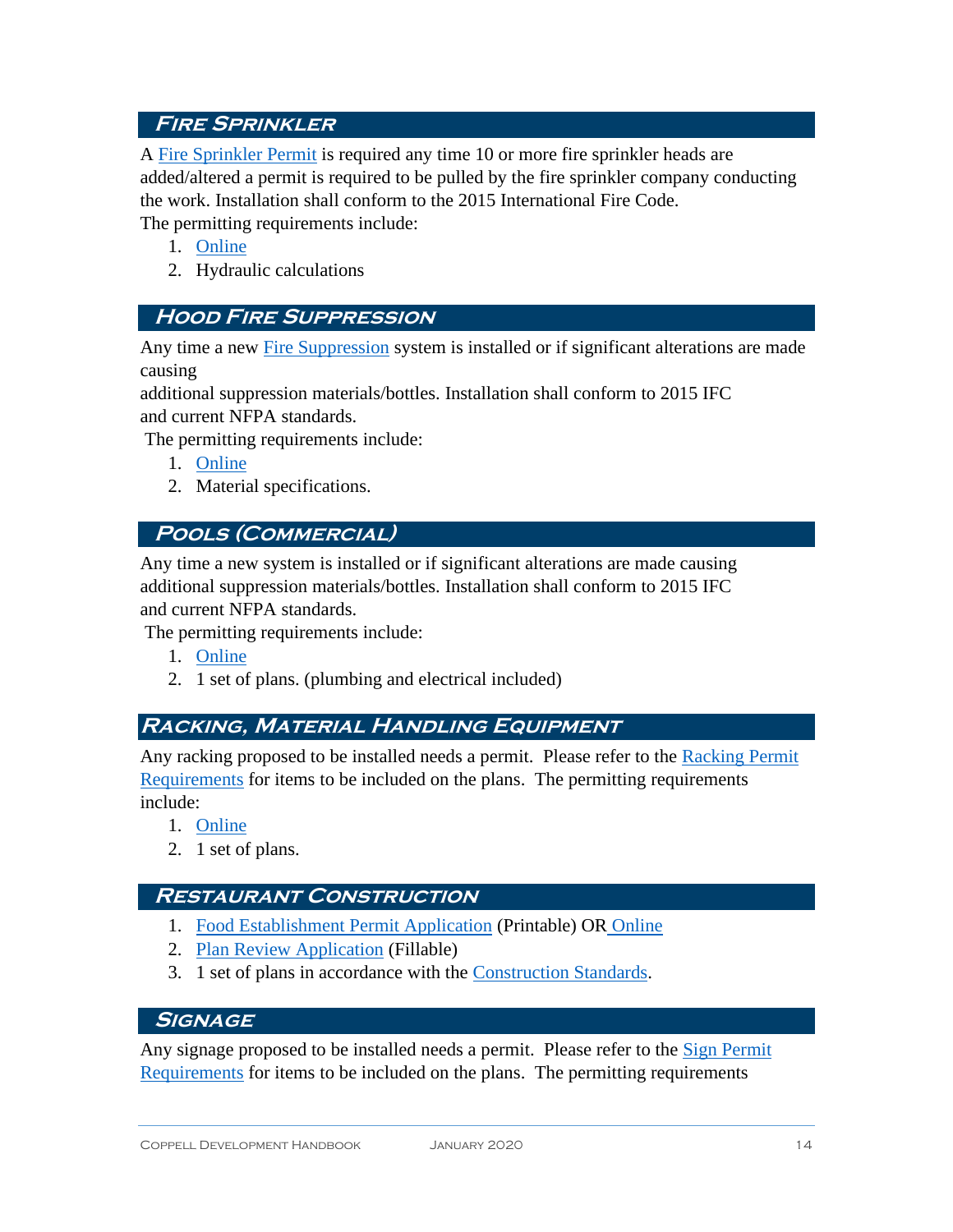include:

- 1. [Online](https://energovcss.coppelltx.gov/EnerGovProd/SelfService#/home)
- 2. 1 set of plans.

#### <span id="page-14-1"></span>**Residential Construction**

Any site that is a single family, duplex or townhouse is considered residential. Below are the various residential permit types and their requirements.

## <span id="page-14-0"></span>**Accessory Structures (Arbors, Gazebos, Sheds)**

An accessory structure is a storage building, garage, carport, arbor, gazebo, patio cover, etc. (attached or detached). The permitting and submittal requirements can be found at: [Accessory-Building-Permit-Requirements](https://www.coppelltx.gov/DocumentCenter/View/1720/Accessory-Building-Permit-Requirements)

Please note that all general contractors and subcontractors must be registered with the City. Please complete the [Contractor Registration Form](https://www.coppelltx.gov/DocumentCenter/View/317/Contractor-Registration-Form-PDF) and bring it in person to register. This is valid for one year. If you are looking to renew your registration then this can be done [online.](https://energovcss.coppelltx.gov/EnerGovProd/SelfService#/home)

#### <span id="page-14-2"></span>**DEMOLITION**

- 1. [Online](https://energovcss.coppelltx.gov/EnerGovProd/SelfService#/home)
- 2. Contact all utility companies for proper removal and termination.
- 3. Lot must be properly graded for drainage.
- 4. If any tree removal is required, please contact the Parks Department at 972-462- 5100.
- 5. All general contractors and subcontractors must be registered with the City. Please complete the [Contractor Registration Form](https://www.coppelltx.gov/DocumentCenter/View/317/Contractor-Registration-Form-PDF) and bring it in person to register. This is valid for one year. If you are looking to renew your registration then this can be done [online](https://energovcss.coppelltx.gov/EnerGovProd/SelfService#/home)

#### <span id="page-14-3"></span>**Fence**

A Fence Permit is required to erect or replace a fence, and a city inspection is required. A permit is not required to repair an existing fence. Please refer to the Fence [Regulations](https://www.coppelltx.gov/DocumentCenter/View/1550/Fence-Permit-Requirements-PDF) for specific requirements related to height, materials, location, etc. The permitting requirements include:

- 1. [Online](https://energovcss.coppelltx.gov/EnerGovProd/SelfService#/home)
- 2. Plans containing a site plan, drawn to scale, showing the location of the fence and any easements on the property.
- 3. All general contractors and subcontractors must be registered with the City. Please complete the [Contractor Registration Form](https://www.coppelltx.gov/DocumentCenter/View/317/Contractor-Registration-Form-PDF) and bring it in person to register. This is valid for one year. If you are looking to renew your registration then this can be done [online](https://energovcss.coppelltx.gov/EnerGovProd/SelfService#/home)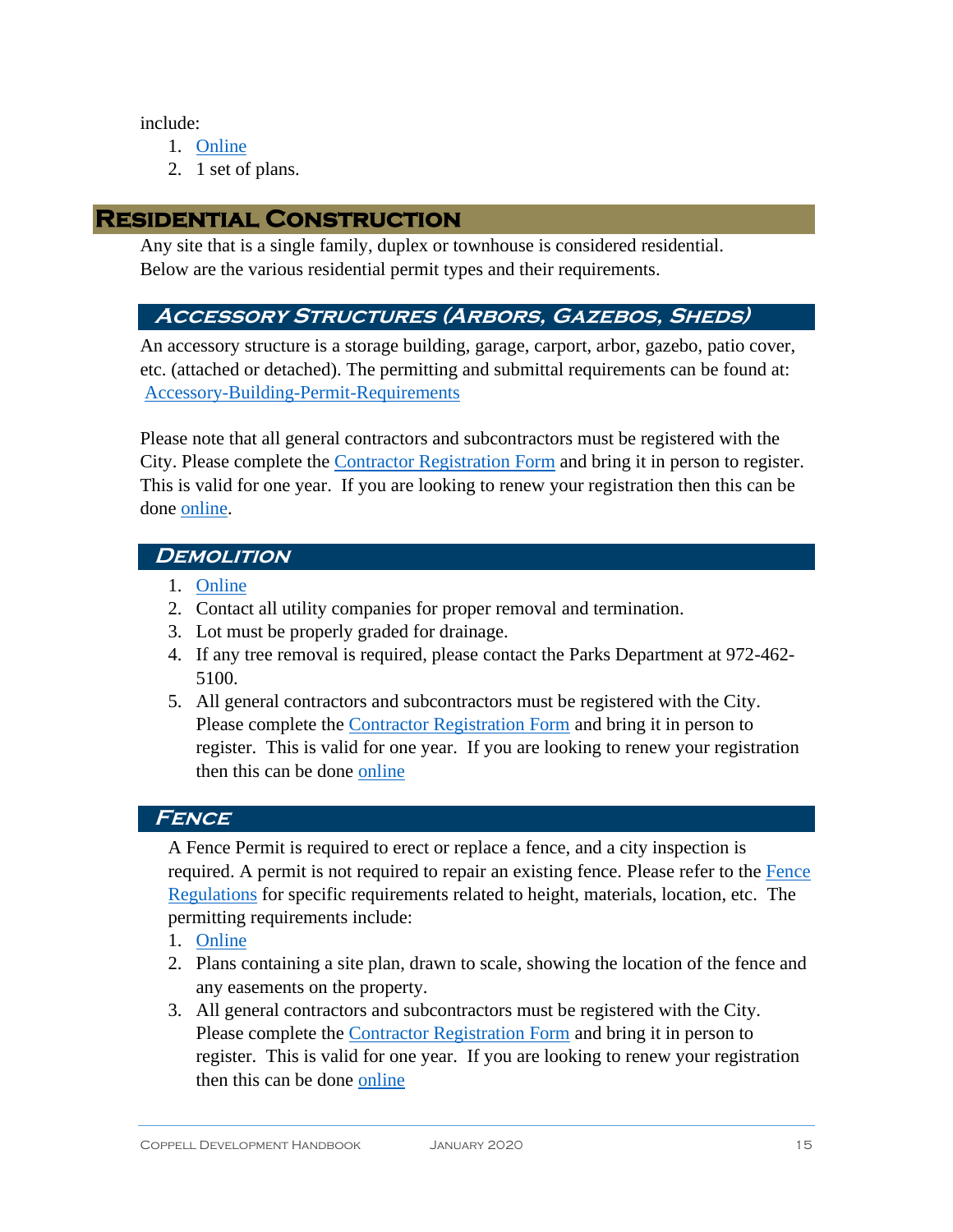## <span id="page-15-0"></span>**Flatwork**

All concrete work, such as driveway approaches, driveway extensions, private walks,

foundations, etc., requires permits and inspections. The permitting requirements include: 1. [Online](https://energovcss.coppelltx.gov/EnerGovProd/SelfService#/home)

- 2. Site Plan showing the location and dimensions.
- 3. All general contractors and subcontractors must be registered with the City. Please complete the [Contractor Registration Form](https://www.coppelltx.gov/DocumentCenter/View/317/Contractor-Registration-Form-PDF) and bring it in person to register. This is valid for one year. If you are looking to renew your registration then this can be done [online](https://energovcss.coppelltx.gov/EnerGovProd/SelfService#/home)

#### <span id="page-15-1"></span>**Foundation Repair**

- 1. [Online](https://energovcss.coppelltx.gov/EnerGovProd/SelfService#/home)
- 2. Submit a Texas registered engineer's design and/or specifications for the repair. The engineer is responsible for overseeing the work and providing the Building Inspections Department with a sealed letter stating that the work was performed and completed per the design and specifications.

#### <span id="page-15-2"></span>**Garage Enclosures**

To enclose an existing garage, a new attached garage must be constructed elsewhere on the property that meets City requirements for two enclosed parking spaces. A permit for the new garage addition must accompany a garage enclosure permit. Submittal shall be the same as that of a first-floor addition as described in the [Residential Construction](https://www.coppelltx.gov/DocumentCenter/View/1558/New-Residential-Permit-Requirements-PDF)  [Requirements.](https://www.coppelltx.gov/DocumentCenter/View/1558/New-Residential-Permit-Requirements-PDF) Please note that the existing electrical disconnect will need to be relocated to the new garage location. The permitting requirements include:

- 1. [Online](https://energovcss.coppelltx.gov/EnerGovProd/SelfService#/home)
- 2. Digital files and/or scans of documents submitted online through the Citizen Self Service portal.
	- a. File names should include the address and nature of the plan (example: 123 First St Foundation Plan).
	- b. Scans must be of sufficient quality for review and construction.
- 3. All general contractors and subcontractors must be registered with the City. Please complete the [Contractor Registration Form](https://www.coppelltx.gov/DocumentCenter/View/317/Contractor-Registration-Form-PDF) and bring it in person to register. This is valid for one year. If you are looking to renew your registration then this can be done [online](https://energovcss.coppelltx.gov/EnerGovProd/SelfService#/home)
- 4. Additional documents may be required to be submitted if deemed necessary by the Plans Examiner or Building Official.
- 5. All drawings shall be legible, dimensioned, and drawn neatly and to scale.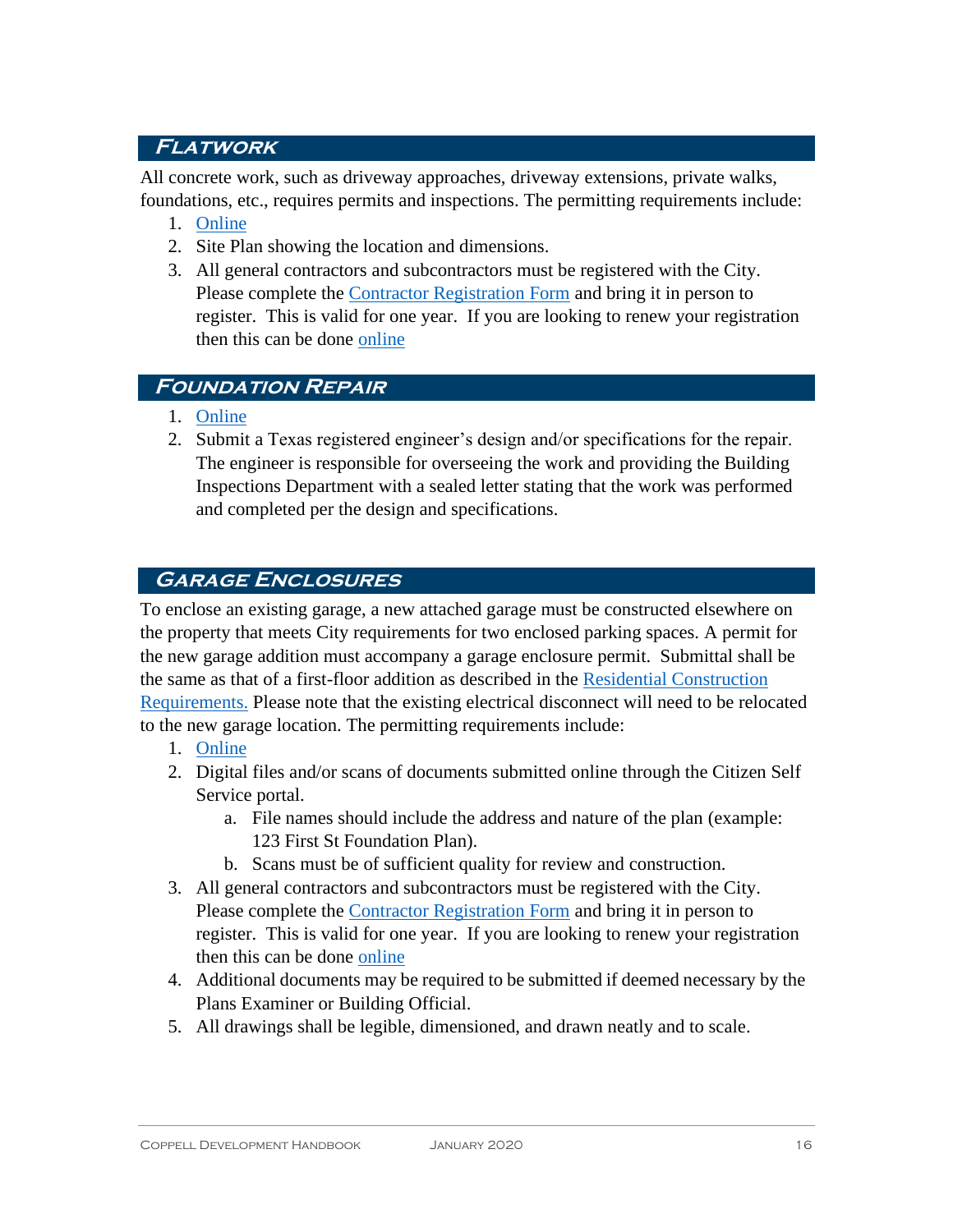#### <span id="page-16-0"></span>GENERATOR

The [Generator](https://www.coppelltx.gov/DocumentCenter/View/1555/Generator-Permit-Requirements-PDF) permitting requirements include:

- 1. [Online](https://energovcss.coppelltx.gov/EnerGovProd/SelfService#/home)
- 2. A Site Plan or drawing showing the proposed location.

#### <span id="page-16-1"></span>**IRRIGATION**

All irrigators must be licensed and registered to install irrigation systems in Coppell. However, homeowners wishing to install their own lawn sprinkler systems may do so, but they must obtain a permit and required inspections. The permitting requirements include:

- 1. [Online](https://energovcss.coppelltx.gov/EnerGovProd/SelfService#/home)
- 2. An Irrigation Plan that in accordance with the [Irrigation Construction](https://www.coppelltx.gov/DocumentCenter/View/1556/Irrigation-Permit-Requirements-PDF)  [Requirements.](https://www.coppelltx.gov/DocumentCenter/View/1556/Irrigation-Permit-Requirements-PDF)

#### <span id="page-16-2"></span>**Mobile Home**

Permits are required for all [mobile home](https://www.coppelltx.gov/DocumentCenter/View/1557/Mobile-Home-Permit-Requirements-PDF) gas and electric hook-ups. Following an inspection and approval, the City will contact the appropriate utility company for a service release. The permitting requirements include:

- 1. [Online](https://energovcss.coppelltx.gov/EnerGovProd/SelfService#/home)
- 2. All general contractors and subcontractors must be registered with the City. Please complete the [Contractor Registration Form](https://www.coppelltx.gov/DocumentCenter/View/317/Contractor-Registration-Form-PDF) and bring it in person to register. This is valid for one year. If you are looking to renew your registration then this can be done [online](https://energovcss.coppelltx.gov/EnerGovProd/SelfService#/home)

## <span id="page-16-3"></span>**New Residential Construction**

The permitting requirements include:

- 1. [Online](https://energovcss.coppelltx.gov/EnerGovProd/SelfService#/home)
- 2. Digital files and/or scans of documents submitted online through the Citizen Self Service portal in accordance with the [Residential Construction Requirements](https://www.coppelltx.gov/DocumentCenter/View/1558/New-Residential-Permit-Requirements-PDF)
	- a. File names should include the address and nature of the plan (example: 123 First St Foundation Plan).
	- b. Scans must be of sufficient quality for review and construction.
- 3. All general contractors and subcontractors must be registered with the City. Please complete the [Contractor Registration Form](https://www.coppelltx.gov/DocumentCenter/View/317/Contractor-Registration-Form-PDF) and bring it in person to register. This is valid for one year. If you are looking to renew your registration then this can be done [online](https://energovcss.coppelltx.gov/EnerGovProd/SelfService#/home)
- 4. Additional documents may be required to be submitted if deemed necessary by the Plans Examiner or Building Official.
- 5. All drawings shall be legible, dimensioned, and drawn neatly and to scale.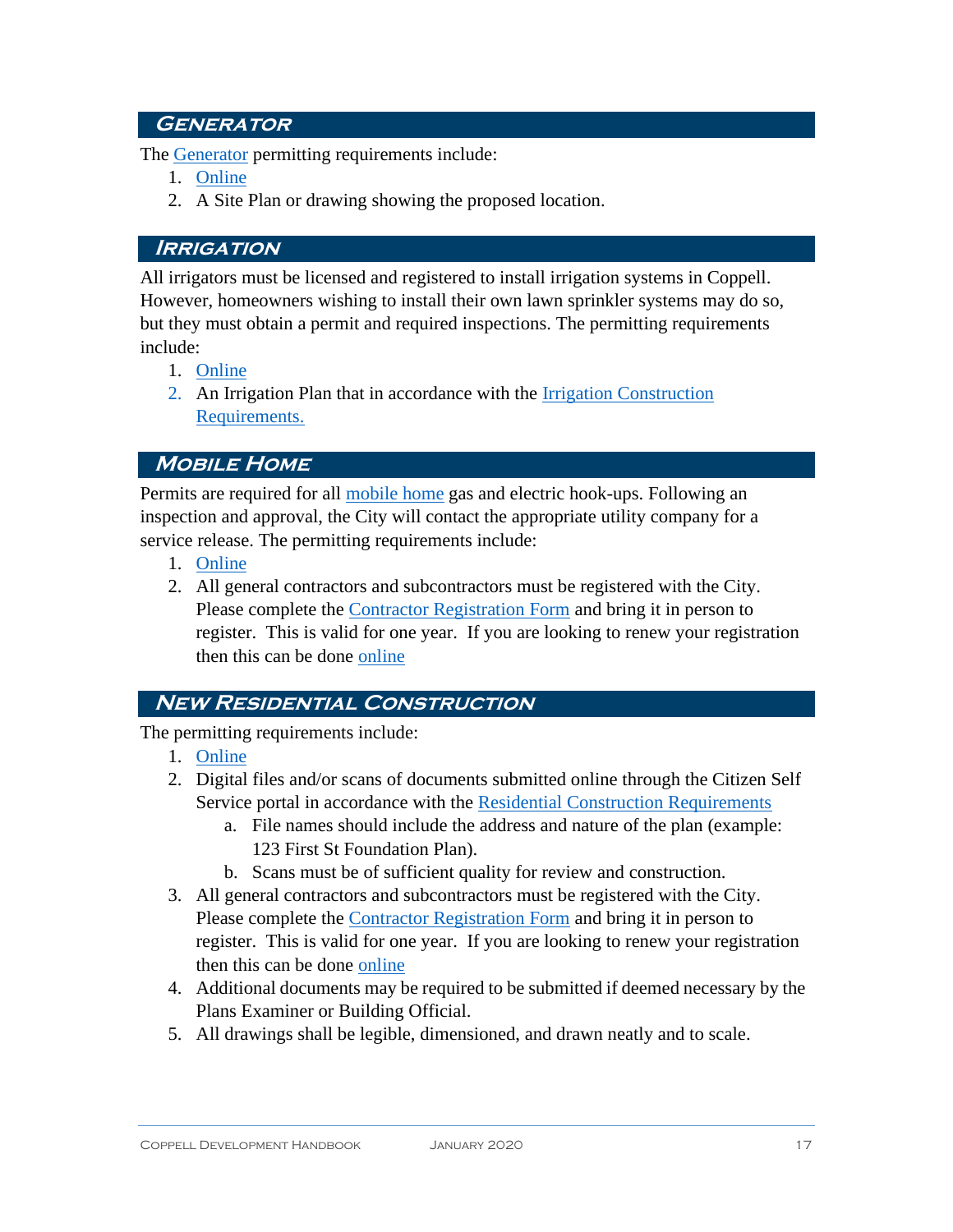#### <span id="page-17-0"></span>**Pool and Spa**

All pools and spas 2 feet (2') or deeper, whether above or inground, require a permit in accordance with [Pool Permit Requirements.](https://www.coppelltx.gov/DocumentCenter/View/1559/Pool-Permit-Requirements-PDF) These requirements include:

- 1. [Application Online](https://energovcss.coppelltx.gov/EnerGovProd/SelfService#/home)
- 2. Pool Site Plan with TXU Electric's stamp of approval.
- 3. A Site Plan with the pool location, dimensions, and distances from the property lines and house specified.
- 4. All general contractors and subcontractors must be registered with the City. Please complete the [Contractor Registration Form](https://www.coppelltx.gov/DocumentCenter/View/317/Contractor-Registration-Form-PDF) and bring it in person to register. This is valid for one year. If you are looking to renew your registration then this can be done [online](https://energovcss.coppelltx.gov/EnerGovProd/SelfService#/home)

#### <span id="page-17-1"></span>**Roofing**

[Roof replacement](https://www.coppelltx.gov/DocumentCenter/View/1713/Roof-Permit-Requirements) shall include the removal of existing layers of roof coverings down to the roof deck. Roof top mounted Photovoltaic Systems (Solar Panels) may be damaged and need replacement or repair. This might require a separate permit. If they need to be removed to replace roofing, a qualified contractor must do this. A permit will be required for re-installation.

1. [Online](https://energovcss.coppelltx.gov/EnerGovProd/SelfService#/home) Application

\*An inspection will not be performed on "patch" repairs of less than one "square" (100 square feet - 10'x10') that do not affect vents or PV (Solar) Systems.\*

## <span id="page-17-2"></span>**Residential Roll-Off Permit**

Roll-off containers placed on residential property require a permit from the environmental Health Department. Although there is no charge for the permit, the permit allows a roll-off to be placed on residential property for 30 days.

1. [Application](http://www.coppelltx.gov/Documents/Government/Engineering/Environmental%20Health/EH-roll-off%20permit.pdf) (Printable) OR [Online](https://energovcss.coppelltx.gov/EnerGovProd/SelfService#/home)

## <span id="page-17-3"></span>**Solar Panels**

If you are wanting to install solar panels on your home, then a permit in accordance with [Solar Permit Requirements](https://www.coppelltx.gov/DocumentCenter/View/1564/Solar-Panel-Permit-Requirements-PDF) is needed to ensure it does not compromise the structural integrity of your roof.

1. [Online](https://energovcss.coppelltx.gov/EnerGovProd/SelfService#/home)

## <span id="page-17-4"></span>**Walls (Retaining)**

[Retaining walls](https://www.coppelltx.gov/DocumentCenter/View/1562/Retaining-Wall-Permit-Requirements-PDF) 4 feet and higher require the following:

- 1. [Online](https://energovcss.coppelltx.gov/EnerGovProd/SelfService#/home)
- 2. A Site Plan showing the location of the wall, and varying heights along the wall.
- 3. A Texas registered engineer's drawings and specifications.